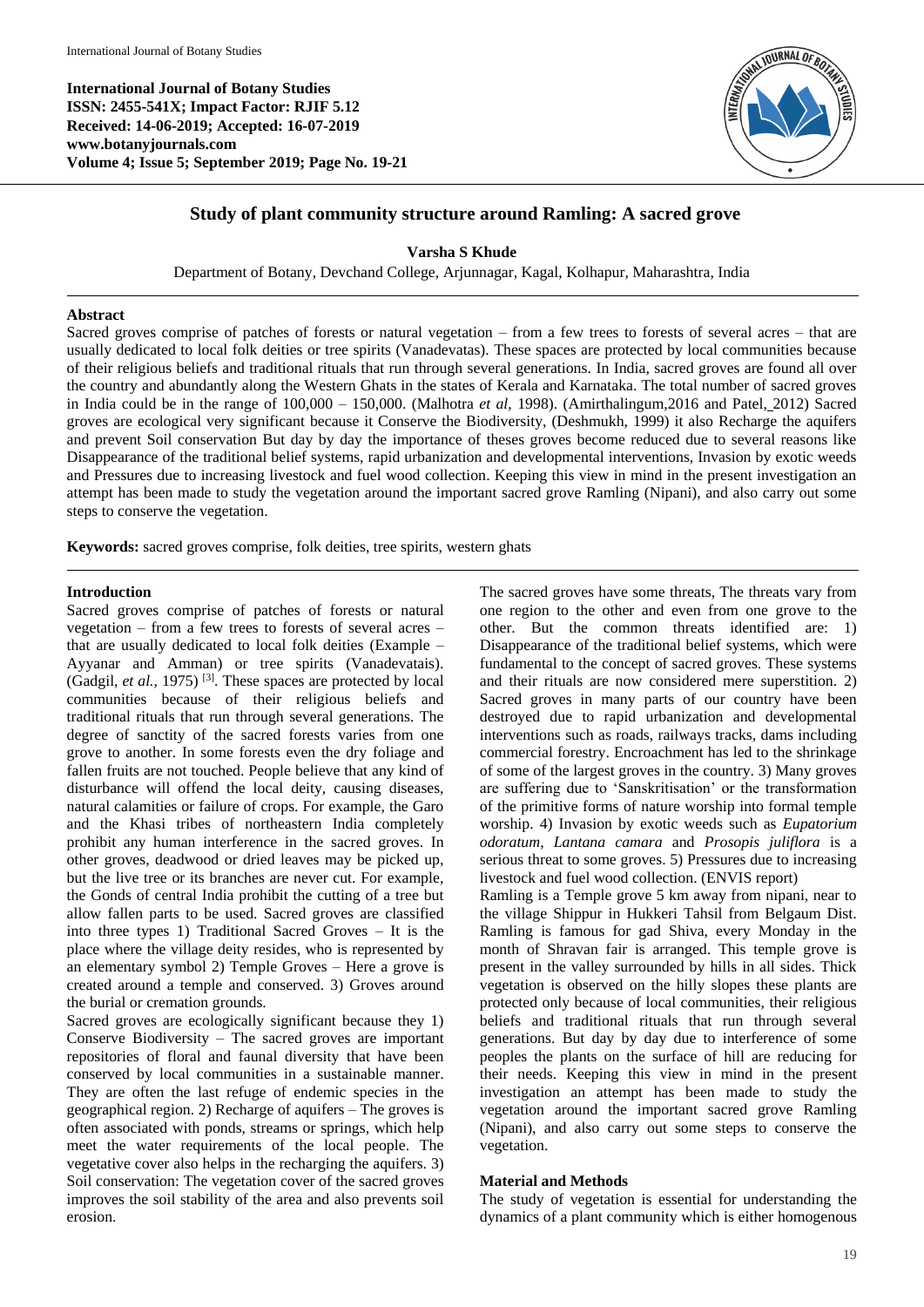or heterogeneous. The structure of the plant community can be analyzed by studying its qualitative and quantitative characters. The quantitative characters like Density, Frequency and Abundance using list quadrate method.

Quadrate is a sampling unit having an area of definite size with rectangular or square shape. The quadrate may be of different types list, chart, clip, count and permanent. In a list quadrate method the plant species present in a area are listed and individuals of each species are counted

For the study purpose 4 quadrates are laid down of 100 meter x 100 meter around the temple then the number of each species in each quadrate are listed, counted and noted in the observation table. The quadrate study was carried out in the month of December 2012.

After that Density, Frequency and Abundance were calculated by using the following formulae

Density (D): It represents the numerical strength of a sp. per unit area in a community

Total No. Of quadrate studied (C) Frequency (F): It is the degree of dispersion of individual sp. In given quadrate. Expressed in terms of percentage (%)

Total No. of quadratic in which species occurs (b)  
Frequency (F) = 
$$
\begin{array}{r} \text{Total No. of quadratic studied (C)} \\ \text{Total No. Of quadratic studied (C)} \end{array}
$$

Abundance (A): It is described as a number of individuals of different species in a given quadrate. It gives an idea about the distribution pattern of the species.

#### **Results**

The structure of the plant community can be analyzed by studying the quantitative characters like Density, Frequency and Abundance using list quadrate method. The number of each species in each quadrate is listed, counted and noted in the observation table as follows,

| Sr.<br>No.      | <b>Name of the Plant Species</b> | No. of diff. individuals of a |                 |                |                  | <b>Total No. of</b>      | Total No.                  |                          | Fre.                |               |                  |
|-----------------|----------------------------------|-------------------------------|-----------------|----------------|------------------|--------------------------|----------------------------|--------------------------|---------------------|---------------|------------------|
|                 |                                  | species in each quadrate      |                 |                |                  | In. of a sp. in          | qu. in which               | Of qu.                   | Den.                | $\frac{0}{0}$ | Abu.             |
|                 |                                  |                               | $\overline{c}$  | 3              | $\boldsymbol{4}$ | all qu. (a)              | sp. occurs (b) studied (C) |                          |                     |               |                  |
| 1               | Acacia auriculiformis            | 40                            | 8               | $\overline{4}$ | $\theta$         | 52                       | 3                          | 4                        | 13.0 75             |               | 17.3             |
| $\overline{c}$  | Acacia concinna                  | 12                            | 8               | $\overline{2}$ | $\overline{4}$   | 26                       | $\overline{4}$             | $\overline{4}$           | 06.5 100            |               | 6.5              |
| 3               | Aegle marmelos                   | 6                             | $\overline{2}$  | $\Omega$       | $\overline{4}$   | 12                       | 3                          | $\overline{4}$           | 03.0 75             |               | 4.0              |
| 4               | Agave americana                  | 53                            | $\theta$        | 10             | $\theta$         | 63                       | $\overline{2}$             | $\overline{4}$           | 15.7                | 50            | 31.5             |
| 5               | Ageratum conyezoides             | 34                            | 15              | 18             | $\overline{4}$   | $\overline{71}$          | $\overline{\mathcal{L}}$   | $\overline{4}$           | 17.7                | 100           | 17.7             |
| 6               | Aloe vera                        | $\mathbf{0}$                  | 12              | $\mathbf{0}$   | $\Omega$         | 12                       | $\mathbf{1}$               | $\overline{4}$           | 03.0                | 25            | 12               |
| $\overline{7}$  | Anacardium occidentale           | $\overline{0}$                | $\overline{c}$  | $\theta$       | $\overline{4}$   | 6                        | $\overline{c}$             | $\overline{4}$           | 01.5                | 50            | $\overline{3.0}$ |
| 8               | Annona Squamosa                  | $\theta$                      | $\theta$        | $\Omega$       | $\overline{4}$   | $\overline{4}$           | $\mathbf{1}$               | $\overline{4}$           | 01.0                | 25            | $\overline{4}$   |
| 9               | Annona reticulata                | $\overline{0}$                | $\theta$        | $\Omega$       | 3                | $\overline{3}$           | $\mathbf{1}$               | $\overline{4}$           | 0.75                | 25            | 3                |
| 10              | Artabotrys zeylanicus            | $\theta$                      | $\overline{4}$  | $\theta$       | $\overline{2}$   | 6                        | $\overline{c}$             | $\overline{4}$           | 01.5                | 50            | 3                |
| 11              | Artemisia nilagirica             | 18                            | 10              | 6              | $\mathbf{0}$     | 34                       | $\overline{3}$             | $\overline{4}$           | 08.5                | 75            | 11.3             |
| 12              | Azadirecta indica                | $\overline{0}$                | 5               | 3              | $\mathbf{1}$     | 9                        | $\overline{\mathbf{3}}$    | 4                        | 2.25                | 75            | $\mathfrak{Z}$   |
| 13              | Barleria cristata                | 16                            | $\theta$        | 15             | $\theta$         | 31                       | $\overline{c}$             | $\overline{\mathcal{L}}$ | 7.75                | 50            | 15.5             |
| 14              | Bauhinia purpuria                | $\mathbf{0}$                  | $\overline{4}$  | $\Omega$       | $\Omega$         | $\overline{4}$           | $\mathbf{1}$               | $\overline{4}$           | 01.0 25             |               | $\overline{4}$   |
| 15              | Bautea monosperma                | $\overline{\mathcal{L}}$      | $\overline{7}$  | 3              | 6                | 20                       | $\overline{\mathcal{L}}$   | $\overline{4}$           | 05.0 100            |               | 5                |
| 16              | Bixa orellana                    | $\theta$                      | $\theta$        | 3              | $\theta$         | $\overline{3}$           | $\mathbf{1}$               | $\overline{4}$           | 0.75                | 25            | $\overline{3}$   |
| 17              | Caesalpinia pulcherima           | $\overline{0}$                | 5               | $\theta$       | 6                | 11                       | $\overline{c}$             | $\overline{4}$           | 2.75 50             |               | $\overline{5.5}$ |
| 18              | Carrisa carandus                 | 28                            | $\overline{13}$ | 10             | 14               | 65                       | $\overline{4}$             | $\overline{\mathcal{L}}$ | 16.2                | 100           | 16.2             |
| 19              | Carvota urens                    | $\mathbf{0}$                  | $\overline{0}$  | $\theta$       | $\overline{2}$   | $\overline{c}$           | 1                          | 4                        | 00.5 25             |               | $\overline{c}$   |
| 20              | Cassia javanica                  | $\mathbf{0}$                  | $\Omega$        | $\Omega$       | $\overline{4}$   | $\overline{4}$           | $\mathbf{1}$               | 4                        | 01.0                | 25            | 4                |
| 21              | Centella asiatica                | $\overline{0}$                | $\theta$        | $\theta$       | 40               | 40                       | $\mathbf{1}$               | $\overline{4}$           | 10.0                | 25            | 40               |
| 22              | Clerodendrum philippinum         | $\mathbf{0}$                  | 8               | $\Omega$       | 6                | 14                       | $\overline{c}$             | $\overline{4}$           | 03.5                | 50            | 7                |
| 23              | Clitoria ternatea                | $\overline{0}$                | $\theta$        | $\theta$       | $\overline{4}$   | $\overline{\mathcal{L}}$ | $\mathbf{1}$               | $\overline{4}$           | 01.0                | 25            | $\overline{4}$   |
| 24              | Calocasia esculenta              | $\boldsymbol{0}$              | $\overline{4}$  | $\Omega$       | 13               | $\overline{17}$          | $\overline{2}$             | $\overline{4}$           | 4.25                | 50            | 8.5              |
| $\overline{25}$ | Cordia Wallichii                 | $\mathbf{2}$                  | $\overline{4}$  | $\theta$       | $\overline{4}$   | 10                       | $\overline{\mathbf{3}}$    | $\overline{\mathcal{L}}$ | $2.50\overline{75}$ |               | $\overline{3.3}$ |
| 26              | Cocus nucifera                   | $\mathbf{0}$                  | $\overline{2}$  | $\mathbf{0}$   | $\overline{2}$   | $\overline{4}$           | $\overline{c}$             | $\overline{4}$           | 01.0 50             |               | $\mathfrak{2}$   |
| 27              | Crinum asiaticum                 | $\boldsymbol{0}$              | $\overline{4}$  | $\theta$       | 6                | 10                       | $\overline{2}$             | $\overline{4}$           | 2.50 50             |               | 5                |
| 28              | Crotalaria leptostachya          | 20                            | 10              | 16             | $\overline{4}$   | 50                       | $\overline{\mathcal{L}}$   | 4                        | 12.5                | 100           | 12.5             |
| 29              | Curcuma Sp.                      | $\overline{0}$                | 6               | $\mathbf{0}$   | $\mathbf{0}$     | 6                        | $\mathbf{1}$               | 4                        | 01.5                | 25            | 6                |
| 30              | Cymbopogon nardus                | $\overline{0}$                | $\overline{4}$  | $\overline{0}$ | 6                | 10                       | $\overline{c}$             | $\overline{4}$           | 2.50 50             |               | 5                |
| 31              | Dalbergia sisso                  | $\theta$                      | $\overline{4}$  | 6              | $\theta$         | 10                       | $\overline{2}$             | $\overline{4}$           | 2.50 50             |               | 5                |

**Table 1:** The structure of the plant community around ramling: A sacred grove